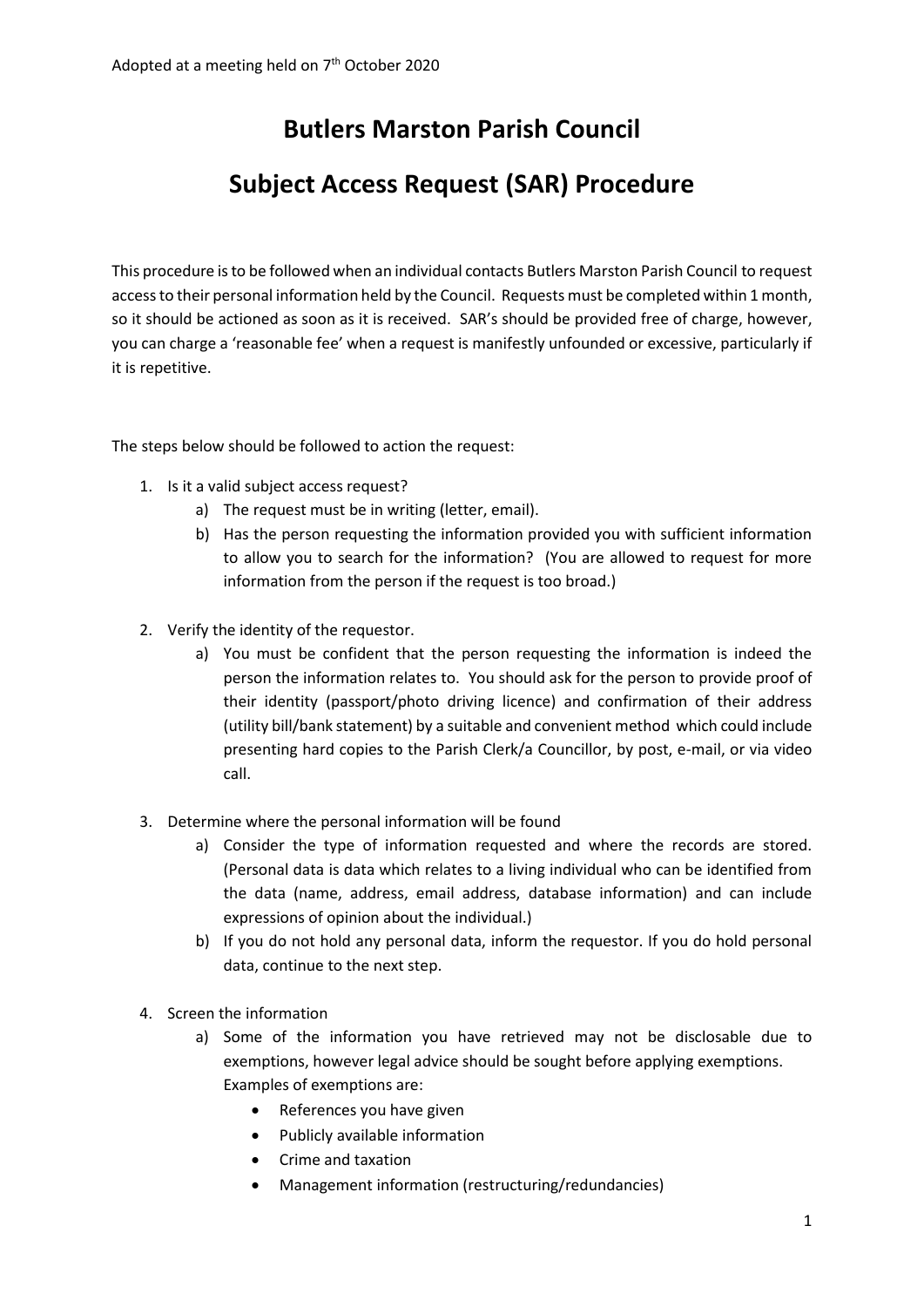- Negotiations with the requestor
- Regulatory activities (planning enforcement, noise nuisance)
- Legal advice and proceedings
- Personal data of third parties
- 5. Are you able to disclose all the information?
	- a) In some cases, emails and documents may contain the personal information of other individuals who have not given their consent to share their personal information with others. If this is the case, the other individual's personal data must be redacted before the SAR is sent out.
- 6. Prepare the SAR response (using the sample letters at the end of this document) and make sure to include as a minimum the following information:
	- a) the purposes of the processing;
	- b) the categories of personal data concerned;
	- c) the recipients or categories of recipients to whom personal data has been or will be disclosed, in particular in third countries or international organisations, including any appropriate safeguards for transfer of data;
	- d) where possible, the envisaged period for which personal data will be stored, or, if not possible, the criteria used to determine that period;
	- e) the existence of the right to request rectification or erasure of personal data or restriction of processing of personal data concerning the data subject or to object to such processing;
	- f) the right to lodge a complaint with the Information Commissioners Office ("ICO");
	- g) if the data has not been collected from the data subject: the source of such data;
	- h) the existence of any automated decision-making, including profiling and any meaningful information about the logic involved, as well as the significance and the envisaged consequences of such processing for the data subject.

Be sure to also provide a copy of the personal data undergoing processing.

All SAR's should be logged to include the date of receipt, identity of the data subject, summary of the request, indication of if the Council can comply, date information is sent to the data subject.

Sample letters:

**Replying to a subject access request providing the requested personal data**

"[Name] [Address] [Date]

Dear [Name of data subject]

**Data Protection subject accessrequest**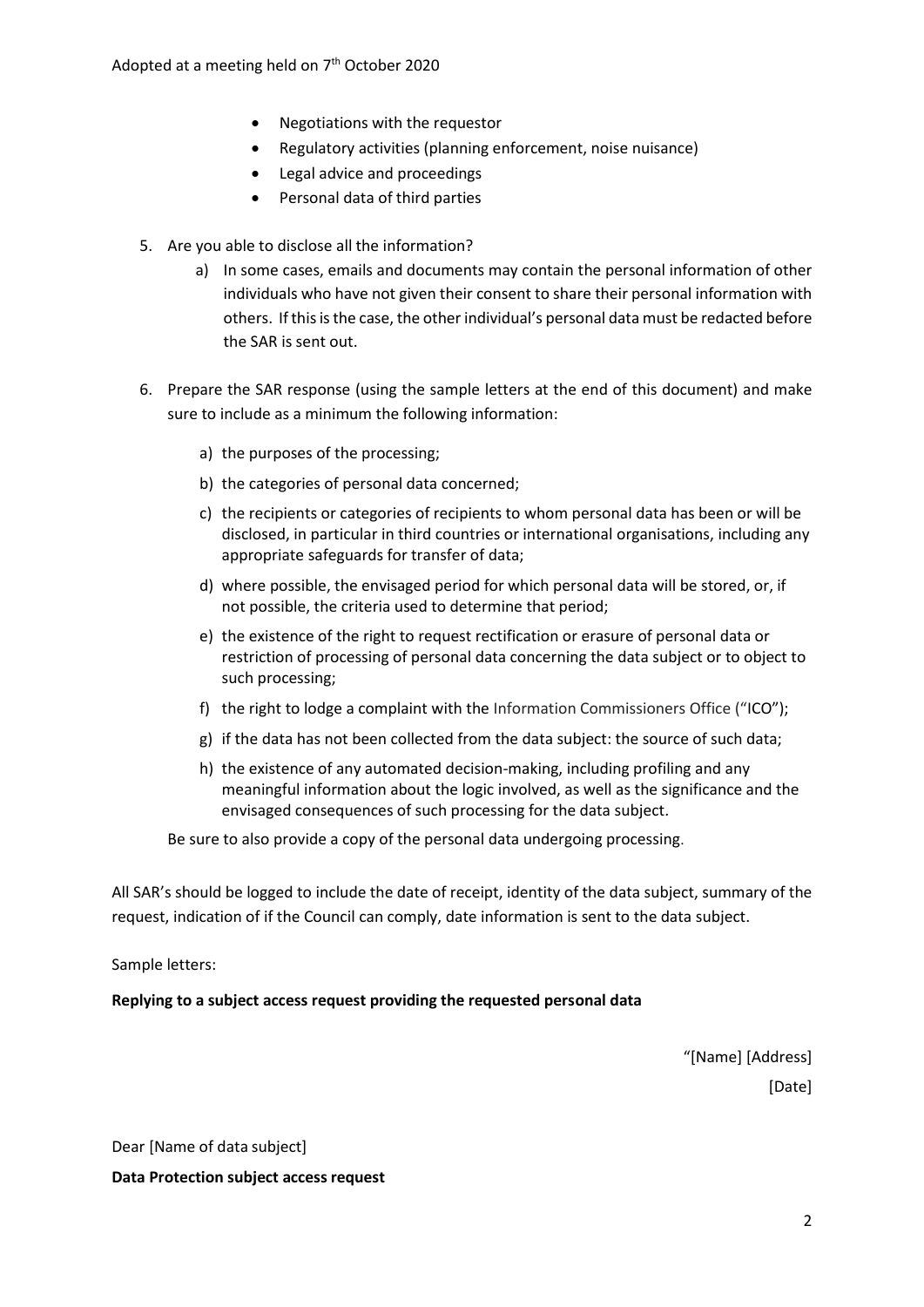Thank you for your letter of *[date]* making a data subject access request for *[subject]*. We are pleased to enclose the personal data yourequested.

Include 6(a) to (h) above.

Copyright in the personal data you have been given belongs to the council or to another party. Copyright material must not be copied, distributed, modified, reproduced, transmitted, published or otherwisemade available in whole or in part without the prior written consent of the copyright holder.

Yours sincerely"

### **Release of part of the personal data, when the remainder is covered by an exemption**

"[Name] [Address]

[Date]

Dear [Name of data subject]

#### **Data Protection subject accessrequest**

Thank you for your letter of *[date]* making a data subject access request for *[subject]*. To answer your request we asked the following areas to search their records for personal data relating to you:

[List the areas]

I am pleased to enclose *[some/most]* of the personal data you requested. *[If any personal data has been removed]* We have removed any obvious duplicate personal data that we noticed as we processed your request, as well as any personal data that is not about you. You will notice that *[if there are gaps in the document]* parts of the document(s) have been blacked out. *[OR if there are fewer documents enclose]* I have not enclosed all of the personal data you requested. This is because *[explain why it is exempt]*.

Include 6(a) to (h) above.

Copyright in the personal data you have been given belongs to the council or to another party. Copyright material must not be copied, distributed, modified, reproduced, transmitted, published, or otherwisemade available in whole or in part without the prior written consent of the copyright holder.

Yours sincerely"